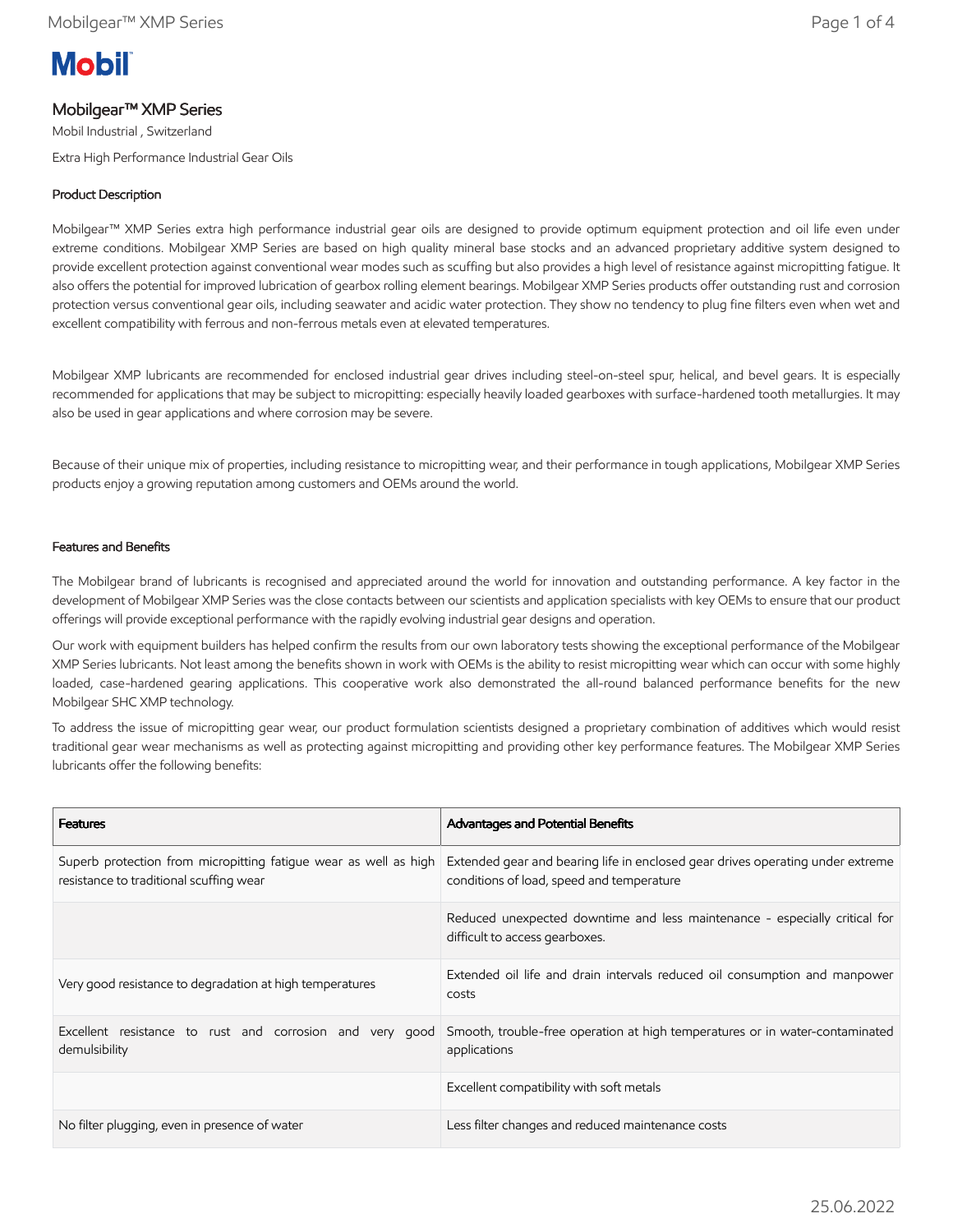## Applications

Mobilgear XMP Series extra high performance, industrial gear oils are designed to provide optimum equipment and oil life even under extreme conditions. They are especially formulated to resist micropitting of modern, case hardened gearing and applications where extended oil life is desired. Typical applications include:

- Wind turbines
- Plastic extruder gearboxes
- Gearboxes found in the paper, steel, oil, textile, lumber and cement industries

## Specifications and Approvals

| This product has the following MOBILGEAR XMP MOBILGEAR XMP MOBILGEAR XMP MOBILGEAR XMP MOBILGEAR<br>approvals: | 150 | 220 | 320 | 460 | XMP<br>680 |
|----------------------------------------------------------------------------------------------------------------|-----|-----|-----|-----|------------|
| <b>HANSEN</b>                                                                                                  | X   | ⋏   | ⋏   | Х   |            |
| JAHNEL-KESTERMANN                                                                                              |     | X   | Х   | X   |            |
| ZF TE-ML 04H                                                                                                   | X   |     |     |     |            |
| ISO L-CKC (ISO 12925-1:1996)                                                                                   |     |     |     |     | X          |

| This product meets or exceeds the requirements of: |   |   |  |
|----------------------------------------------------|---|---|--|
| AGMA 9005-E02-EP                                   | Χ | X |  |
| ISO L-CKC (ISO 12925-1:1996)                       | Χ | Х |  |
| ISO L-CKD (ISO 12925-1:1996)                       |   |   |  |

## Properties and Specifications

| Property                                                      | <b>MOBILGEAR XMP</b><br>150 | <b>MOBILGEAR XMP</b><br>220 | <b>MOBILGEAR XMP</b><br>320 | <b>MOBILGEAR XMP</b><br>460 | <b>MOBILGEAR XMP</b><br>680 |
|---------------------------------------------------------------|-----------------------------|-----------------------------|-----------------------------|-----------------------------|-----------------------------|
| Grade                                                         | <b>ISO 150</b>              | <b>ISO 220</b>              | <b>ISO 320</b>              | <b>ISO 460</b>              | <b>ISO 680</b>              |
| Copper Strip Corrosion, 3 h, 100 C, Rating,<br>ASTM D130      | 1B                          | 1B                          | 1B                          | 1B                          | 1B                          |
| Density @ 15.6 C, kg/l, ASTM D4052                            | 0.896                       | 0.900                       | 0.903                       | 0.909                       | 0.909                       |
| Emulsion, Time to 40/37/3, 82 C, min, ASTM<br>D1401           | 10                          | 10                          | 10                          | 10                          | 10                          |
| FZG Micropitting, Fail Stage, Rating, FVA 54                  |                             | $10+$                       | $10+$                       | $10+$                       | $14+$                       |
| FZG Micropitting, GFT-Class, Rating, FVA 54                   |                             | High                        | High                        | High                        | High                        |
| FZG Scuffing, Fail Load Stage, A/16.6/90, ISO<br>14635-1(mod) | 12                          | $13+$                       | 14                          | $14+$                       | $14+$                       |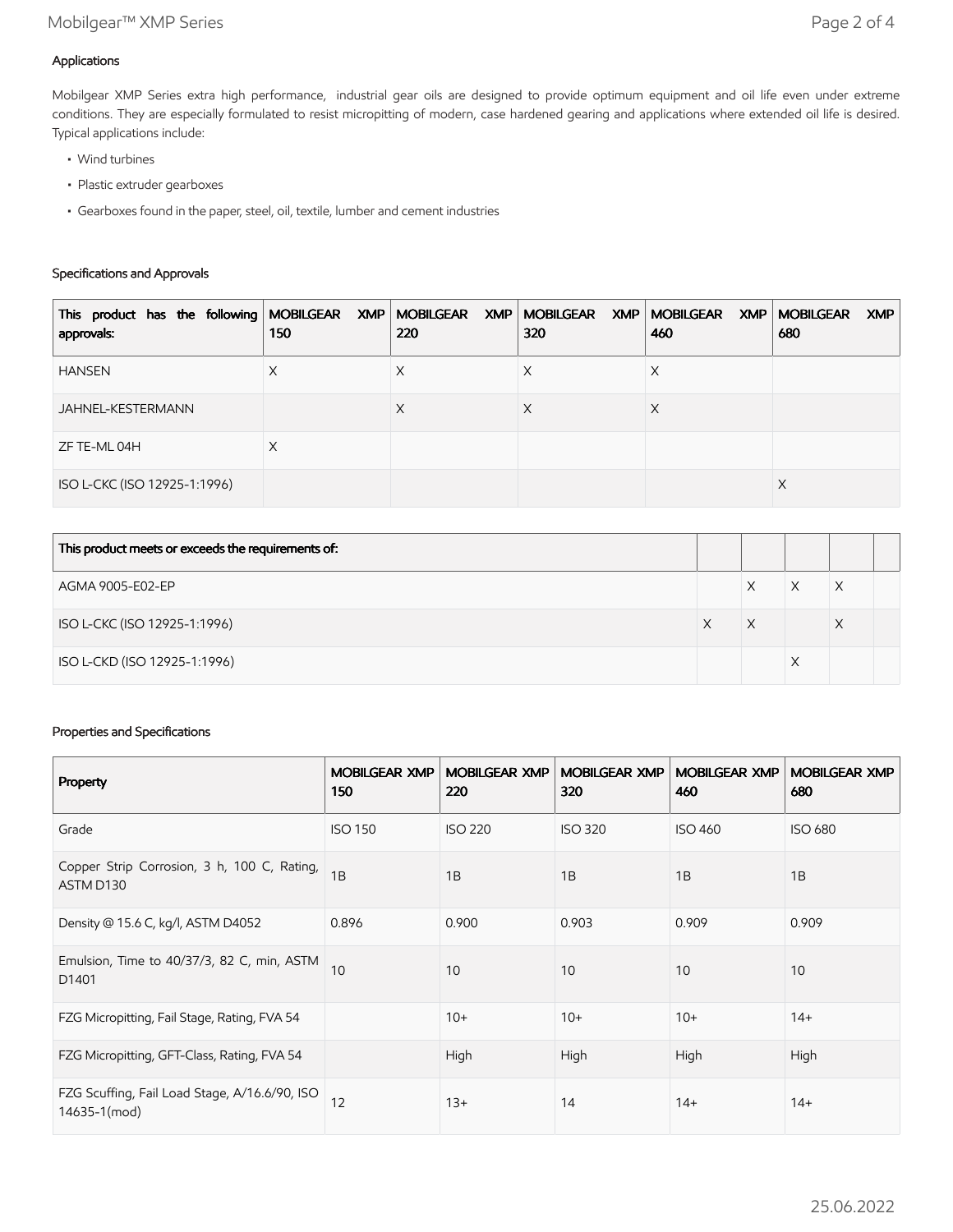Mobilgear™ XMP Series Page 3 of 4

| Property                                                             | 150         | MOBILGEAR XMP MOBILGEAR XMP<br>220 | <b>MOBILGEAR XMP</b><br>320 | <b>MOBILGEAR XMP</b><br>460 | <b>MOBILGEAR XMP</b><br>680 |
|----------------------------------------------------------------------|-------------|------------------------------------|-----------------------------|-----------------------------|-----------------------------|
| FZG Scuffing, Fail Load Stage, A/8.3/90, ISO<br>14635-1              | $12+$       | $13+$                              | 14                          | $14+$                       | $14+$                       |
| Flash Point, Cleveland Open Cup, °C, ASTM<br>D92                     | 258         | 272                                | 268                         | 270                         | 270                         |
| Foam, Sequence I, Stability, ml, ASTM D892                           | $\mathbf 0$ | 0                                  | $\mathbf 0$                 | $\mathbf{0}$                | $\mathbf{0}$                |
| Foam, Sequence I, Tendency, ml, ASTM D892                            | 0           | 0                                  | 0                           | $\mathbf{O}$                | $\mathbf{O}$                |
| Four-Ball Extreme Pressure Test, Load Wear<br>Index, kgf, ASTM D2783 | 45          | 45                                 | 45                          | 45                          | 45                          |
| Four-Ball Extreme Pressure Test, Weld Load,<br>kgf, ASTM D2783       | 250         | 250                                | 250                         | 250                         | 250                         |
| Kinematic Viscosity @ 100 C, mm2/s, ASTM<br>D445                     | 14.6        | 18.8                               | 24.1                        | 30.6                        | 30.6                        |
| Kinematic Viscosity @ 40 C, mm2/s, ASTM<br>D445                      | 150         | 220                                | 320                         | 460                         | 460                         |
| Pour Point, °C, ASTM D97                                             | $-27$       | $-24$                              | $-18$                       | $-12$                       | $-12$                       |
| Rust Characteristics, Procedure B, ASTM D665                         | <b>PASS</b> | <b>PASS</b>                        | <b>PASS</b>                 | <b>PASS</b>                 | <b>PASS</b>                 |
| Viscosity Index, ASTM D2270                                          | 96          | 96                                 | 96                          | 96                          | 96                          |

#### Health and Safety

Health and Safety recommendations for this product can be found on the Material Safety Data Sheet (MSDS) @ [http://www.msds.exxonmobil.com](http://www.msds.exxonmobil.com/psims/psims.aspx) /psims/psims.aspx

All trademarks used herein are trademarks or registered trademarks of Exxon Mobil Corporation or one of its subsidiaries unless indicated otherwise.

EXXONMOBIL LUBRICANTS & SPECIALTIES EUROPE, A DIVISION OF EXXONMOBIL PETROLEUM & CHEMICAL, BVBA (EMPC)

```
POLDERDIJKWEG
```

```
B-2030 Antwerpen
```
Belgium

Typical Properties are typical of those obtained with normal production tolerance and do not constitute a specification. Variations that do not affect product performance are to be expected during normal manufacture and at different blending locations. The information contained herein is subject to change without notice. All products may not be available locally. For more information, contact your local ExxonMobil contact or visit [www.exxonmobil.com](http://www.exxonmobil.com/)

ExxonMobil is comprised of numerous affiliates and subsidiaries, many with names that include Esso, Mobil, or ExxonMobil. Nothing in this document is intended to override or supersede the corporate separateness of local entities. Responsibility for local action and accountability remains with the local ExxonMobil-affiliate entities.



<sup>02-2022</sup>